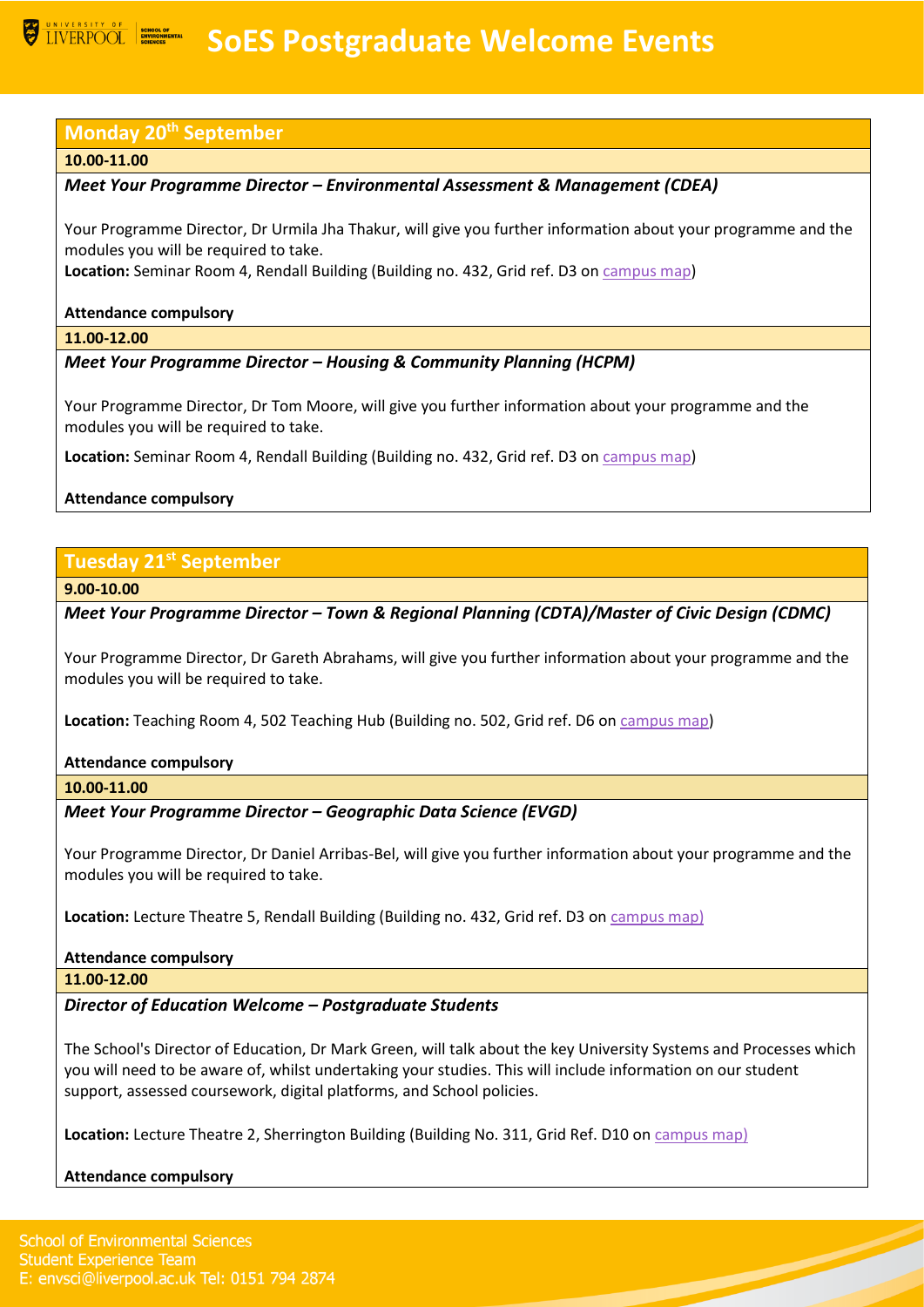# **Wednesday 22nd September**

## **10.00-11.30**

*Meet Your Programme Director – Environment & Climate Change (GGME)/MSc Environmental Sciences (EEES)*

Your Programme Director, Dr Andrew Hacket-Pain, will give you further information about your programme and the modules you will be required to take.

**Location:** Lecture Theatre 8, Rendall Building (Building no. 432, Grid ref. D3 o[n campus map](https://www.liverpool.ac.uk/media/livacuk/maps/Campus,Map,2020_0903.pdf)

## **Attendance compulsory**

**10.00-11.00**

*Meet Your Programme Director – Research Methods in Contemporary Human Geography (ECHG)*

Your Programme Director, Dr Arshad Isakjee, will give you further information about your programme and the modules you will be required to take.

**Location:** Lecture Theatre 1, Rendall Building (Building no. 432, Grid ref. D3 o[n campus map\)](https://www.liverpool.ac.uk/media/livacuk/maps/Campus,Map,2020_0903.pdf)

## **Attendance compulsory**

**11.30-13.00**

# *Planning Neighbourhood Walk (HCPM students only)*

Dr Olivier Sykes will take you on a walk through the Georgian Quarter and Toxteth to show you some of the key sites of Liverpool's regeneration

**Location:** Depart from the Rendall Building (Building No. 432, Grid Ref. D3 on [campus map\)](https://www.liverpool.ac.uk/media/livacuk/maps/Campus,Map,2020_0903.pdf)

## **Attendance optional**

# **Thursday 23rd September**

## **10.00-11.00**

*Planning in Merseyside (HCPM students only)*

Academic staff in the Department of Geography and Planning will provide an overview of the planning challenges faced on Merseyside over the last fifty years.

**Location:** Lecture Theatre 7, Rendall Building (Building No. 432, Grid Ref. D3 on [campus map\)](https://www.liverpool.ac.uk/media/livacuk/maps/Campus,Map,2020_0903.pdf)

## **Attendance optional**